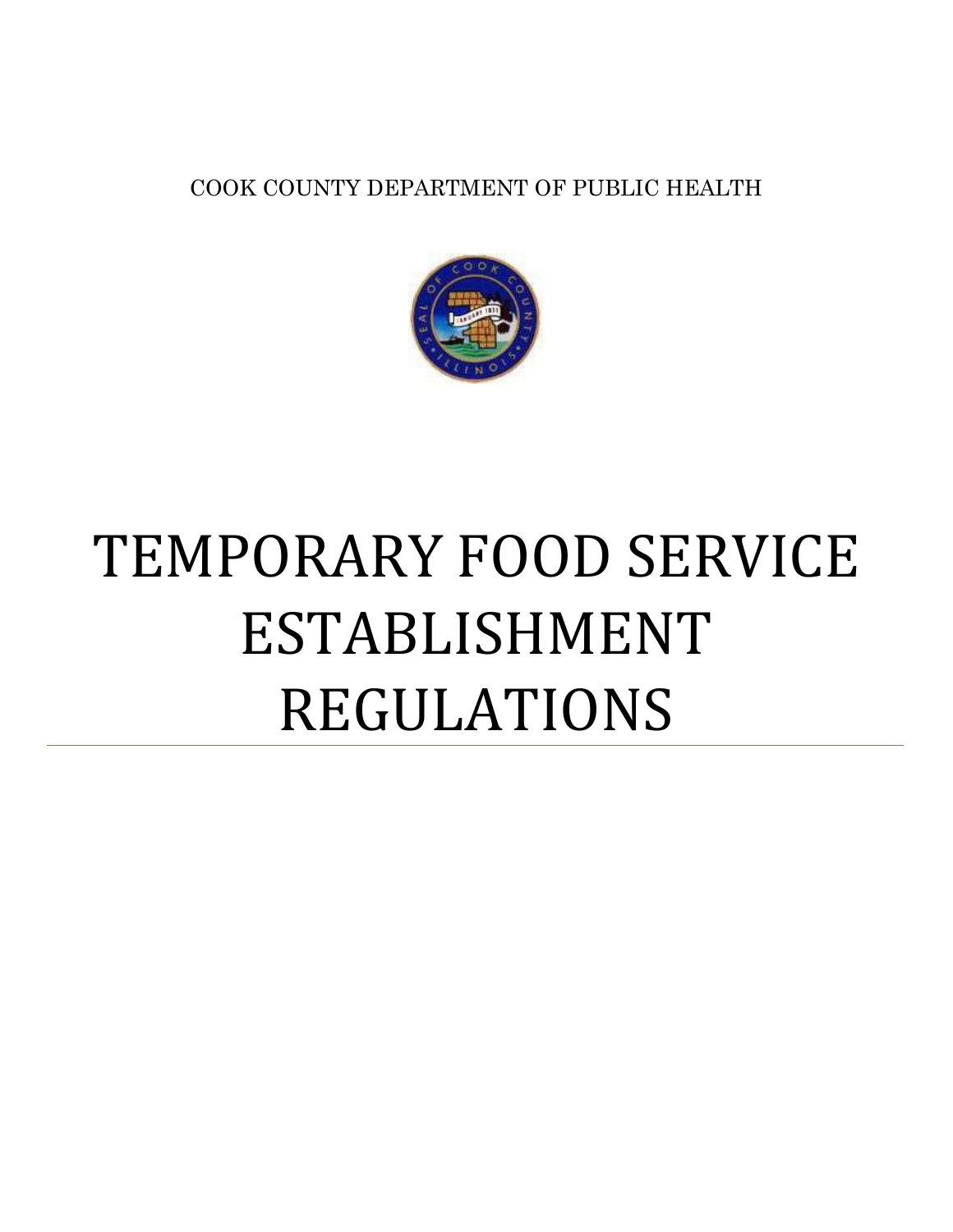## **INTRODUCTION**

In an effort to eliminate or at least minimize foodborne illness incidents associated with temporary food service establishments, the following regulations have been compiled. These regulations conform to Federal and State food service standards but have been condensed to fit the needs of temporary food service facilities. Far greater foodborne illness hazards exist in temporary food service facilities than normally would exist in fixed, permanent, facilities. This is due primarily to conditions of nature that are difficult, if not impossible to control. Therefore, the intent of these regulations is to minimize potentially hazardous conditions, and in doing so, to provide a safe, pleasant, recreational dining experience to the consuming public.

## **DEFINITION**

A temporary food service establishment is one that operates at a fixed location for a consecutive period of time not to exceed fourteen (14) days in conjunction with a single event or celebration. Examples may include farmer's markets, church socials, block parties, carnivals, political fund raisers, charitable fund raisers, ethnic festivals, fairs, taste fests, organized picnics, or other similar events or outings.

# **ADMINISTRATIVE PROCEDURES**

## **Permit Application:**

An application for a temporary food service establishment permit shall be made in writing to the health authority. A copy of the temporary food service establishment regulations shall be furnished to the applicant. The application shall be made on a form provided by the health authority for this purpose. The properly executed form shall be returned to the health authority at least two (2) weeks prior to the start of the event.

#### **Pre-Operational Inspections**:

The health authority shall inspect the temporary food service facility prior to the start of operations to determine compliance with the requirements of these regulations. No food service facility shall begin preparing or serving food without prior approval of the health authority.

#### **Routine Inspections**:

Inspections of the facility shall occur throughout the duration of the event. If violations of major public health significance are not corrected immediately when found or lesser violations are not

corrected within three (3) hours, the food service facility shall be immediately ordered to discontinue food service operations. The facility shall remain closed until authorized to resume operations by the health authority.

#### **Administrative Authority**:

The health authority may impose additional requirements to these regulations to protect against health hazards related to the conduct of the temporary food service establishment and may prohibit the sale of some or all potentially hazardous foods if deemed necessary to protect the health and well being of the public.

# **FOOD SUPPLIES**

#### **General**:

All food supplies including meat, milk, vegetables, ice, beverages, ingredients, spices, etc. shall be obtained from approved sources complying with applicable State and Federal Laws and Regulations. All food shall be clean, wholesome, free from adulteration and properly labeled. The use of home canned or home prepared food is prohibited. Ice that is consumed or that will come in direct contact with food or food containers shall be obtained from an approved source in chipped, crushed, or cubed form and transported and stored in single use, closed container bags.

# **FOOD STORAGE AND PROTECTION**

#### **General**:

All food supplies including bagged ice shall be stored off the ground on pallets or shelves. All food shall be properly covered and adequately protected from all forms of contamination.

#### **Wet Storag**e:

The storage of packaged or wrapped food directly in contact with water or undrained ice is prohibited. However, cans of non-potentially hazardous beverages may be so stored provided the water contains at least 50 parts per million of available chlorine and is changed frequently enough to keep the water and containers clean. Ice used for cooling stored food, beverages, and food containers shall not be used for human consumption.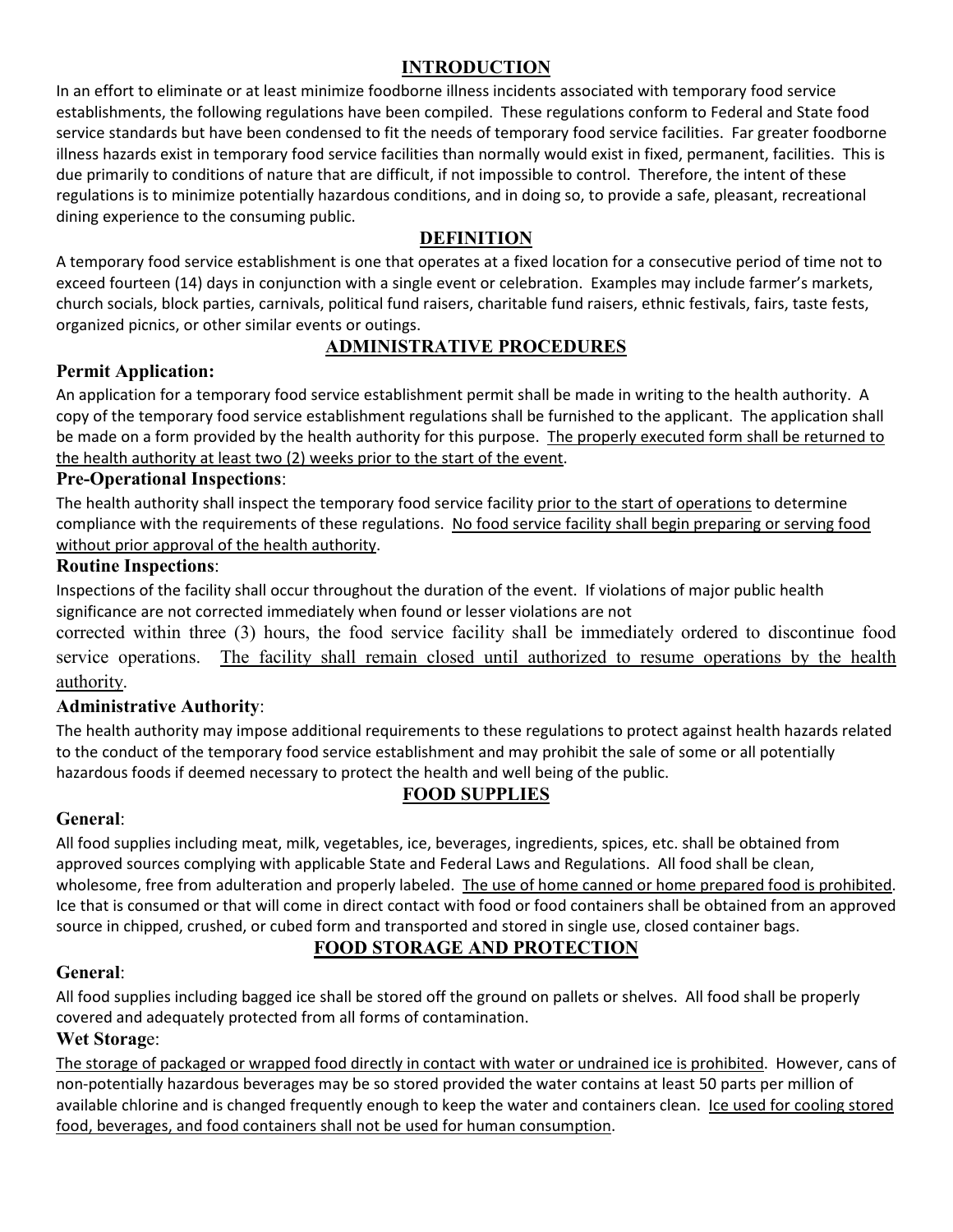# **Refrigeration and Food Temperatures**:

Potentially hazardous food which consists in whole or in part of milk or milk products, eggs, meat, poultry, and fish shall be maintained at temperatures of  $41^{\circ}$ F or below or  $135^{\circ}$ F or above. Uncooked ham, pre-cooked ham, fresh pork, and poultry must be heated throughout to a minimum internal temperature of 165°F. Metal stem-type numerically scaled thermometers accurate to <sup>±</sup>3<sup>o</sup>F shall be provided and used to assure attainment of proper internal cooking or holding temperatures of all potentially hazardous foods. Mechanical refrigeration equipment, when used, must be provided with thermometers to indicate ambient air temperatures within the units.

# **FOOD PREPARTION AND HANDLING**

# **General**:

Potentially hazardous foods approved by the health authority shall be prepared, stored, and handled in accordance with current State and Federal Laws and Regulations. Food shall be prepared with the least possible manual contact, using suitable utensils and on surfaces that, prior to use, have been properly washed, rinsed, and sanitized.

# **Raw Fruits and Vegetables**:

All fruits and vegetables shall be thoroughly washed before use.

# **Hamburger**:

All hamburger, ground beef, or similar meat product, intended for use in sandwiches shall be purchased in patty form only.

## **Frozen Foods**:

Potentially hazardous frozen foods must be thawed in accordance with current State and Federal Laws and Regulations. These frozen foods must be commercially prepared and from an approved source.

## **Left-Over Foods**:

The use of left-over potentially hazardous food is prohibited. Examples of such foods are sandwiches, chicken, sausage, ground beef, fish, corn dogs, and batter. Other potentially hazardous foods may also be included if, in the opinion of the health authority, a serious potential hazard exists in their preparation or handling. Reservice of any food is prohibited.

# **UTILIZATION OF OFF-SITE FOOD SERVICE FACILITIES**

#### **General:**

Facilities such as church kitchens, commercial restaurants, approved commissaries, etc. that are utilized for off-site food preparation shall be inspected prior to the event and shall meet the requirements as set forth in the current State and Federal Laws and Regulations. Inspection findings from other approved health agencies may be accepted by the health authority when the facilities are located outside the jurisdiction of the health authority.

# **General**:

# **FOOD DISPLAY AND SERVICE**

All food on display such as cotton candy, candied apples, etc. shall be individually wrapped or covered to prevent contamination from dust, insects, or any other elements. Potentially hazardous foods shall be maintained at an internal temperature of  $41^\circ$ F or below  $135^\circ$ F or above during display or service to the customer.

#### **Condiment Dispensing**:

Sugar, mustard, catsup, and other condiments shall be individually packaged or dispensed from approved type dispensers. Straws shall also be individually wrapped.

# **Food and Ice Dispensing**:

Suitable utensils shall be used for the dispensing of food and ice. Hand dipping of ice is prohibited. Dispensing utensils shall be:

- 1. Stored in the food or ice in such a way that the handle does not come in direct contact with the product dispensed.
- 2. Stored clean and dry
- 3. Stored in running potable water.

# **FOOD TRANSPORTATION**

# **General**:

During transportation, food and food utensils shall be kept in covered containers or completely wrapped or packaged so as to be protected from contamination. The internal temperature of potentially hazardous food shall be  $41^{\circ}$ F or below, or <u>135<sup>°</sup>F</u> or above.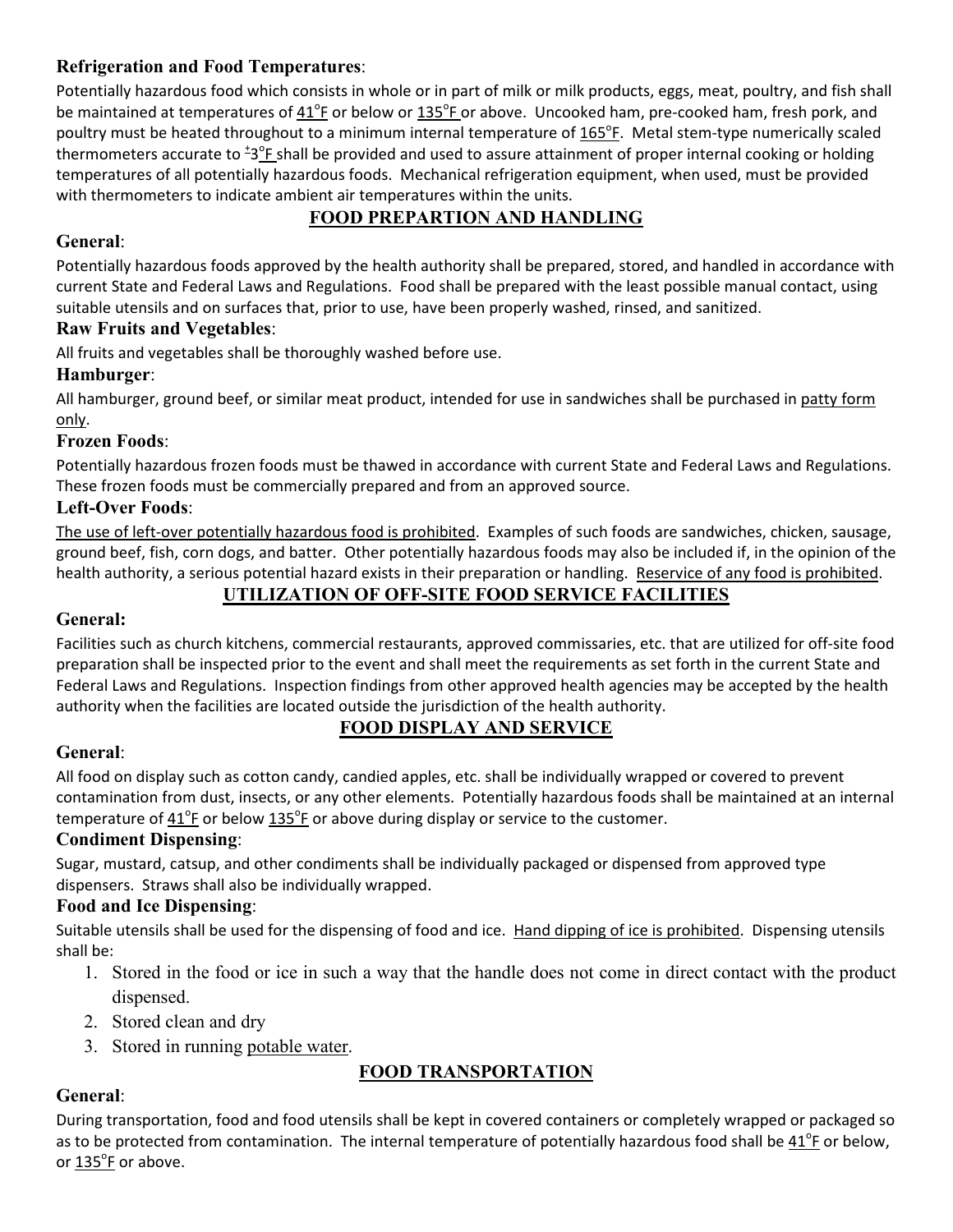## **PERSONNEL AND PERSONAL HYGIENE**

#### **General**:

Personnel with boils, cuts, open sores, respiratory infections or any form of communicable disease shall not be permitted to work in a temporary food service establishment. Fingernails shall be clean and trimmed. Employees shall wash their hands and arms before starting work, after using toilet facilities, after breaks, after eating or smoking, and whenever necessary during the day. Employees shall wear clean outer clothing and shall wear effective hair restraints. The use of tobacco in any form is prohibited in the food preparation or sales areas.

# **HANDWASHING FACILITIES**

#### **General**:

Convenient and adequate handwashing facilities shall be provided and used in each food service establishment, preferably with hot and cold running water under pressure. Where this is not practical, the minimum facilities shall consist of a container with a faucet or spigot, clean water, liquid soap, and individual hand towels. Common towels are prohibited. Handwashing water shall be collected in a bucket and discarded as liquid waste. **\*Please see attached diagram for handwashing.** 

# **EATING AND DRINKING UTENSILS**

## **General**:

Only single service tableware and utensils shall be used including cups, plates and flatware. Knives, forks, etc., if not individually wrapped, shall be provided to the customer by food service personnel. Bulk quantities of such items shall not be immediately accessible to the customer and shall be stored in an approved manner that prevents contamination. Cups shall be dispensed through approved tube dispensers to avoid contamination of surfaces in contact with the mouth of a customer.

# **WASHING AND SANITIZING FACILITES**

#### **General**:

Facilities shall be provided and used for the proper washing, rinsing, sanitizing, and air drying of pots, pans, and all multiuse utensils needed for food preparation and dispensing. Kitchenware shall be properly stored when not in use to prevent contamination.

#### **Cleaning Frequency**:

- a) To prevent cross-contamination of food, kitchenware and food contact surfaces of equipment shall be washed, rinsed, and sanitized after each use and following any interruption of operations during which time contamination may have occurred.
- b) Where equipment and utensils are used for the preparation of potentially hazardous foods on a continuous or production-line basis, utensils and the food contact surfaces of equipment shall be washed, rinsed and sanitized at intervals throughout the day on a schedule subject to approval of the regulatory authority. This schedule shall be based on food temperature, type of food, and amount of food particle accumulation.
- c) The food contact surfaces of grills, griddles, and similar cooking devices and the cavities and door seals of microwave ovens shall be cleaned at least once a day except that this shall not apply to hot oil filtering systems. The food contact surfaces of all cooking equipment shall be kept free of encrusted grease deposits and other accumulated soil.
- d) Non-food contact surfaces of equipment shall be cleaned as often as necessary to keep the equipment free of accumulations of dust, dirt, food particles, and other debris.

#### **Wiping Cloths**:

Wiping cloths, moist cloths and sponges used for cleaning food and non-food contact surfaces of equipment such as counters, dining tables, and shelves shall be clean and rinsed in an **\***approved sanitizing solution and used for no other purpose. These cloths and sponges shall be stored in the sanitizing solution between uses.

**\*Those sanitizers that are listed in the code of Federal Regulations 21 CFR 178.1010.**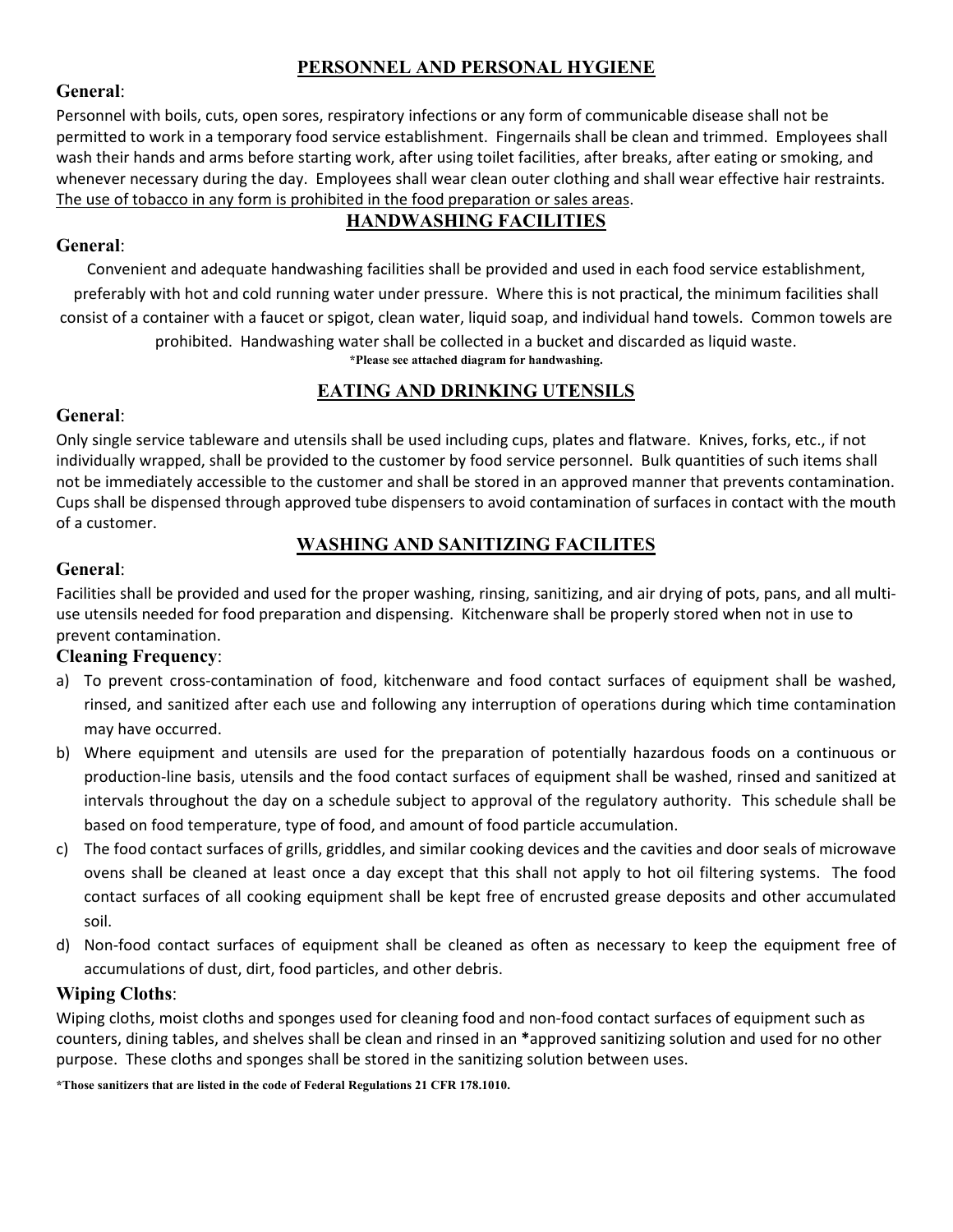# **FOOD EQUIPMENT CONSTRUCTION**

#### **General**:

Only food equipment that is in good repair and cleanable shall be used. Wood is not an acceptable material in the construction of fruit juice extractors. Food contact surfaces of equipment shall be corrosion resistant, non-absorbent, non-toxic, free of breaks, open seems, chips, pits, and similar imperfections. Galvanized containers shall not be used for preparation, display and storage acid drinks. The use of porcelain enameled food containers is prohibited. Containers for storage of ice on location shall be constructed of easily cleanable materials, equipped with a drain and provided with over lapping tight fitting lids. Styrofoam containers are not acceptable as ice containers.

## **WATER SUPPLY**

#### **General**:

An adequate supply of safe potable water for drinking, food preparation, handwashing, and cleaning utensils and equipment shall be provided in the temporary food service establishment. Whenever possible, a pressure supply system is recommended. Hot water shall be made available for cleaning purposes.

#### **Water Containers**:

If water under pressure is not available in the facility, water storage containers shall be constructed of an approved type material, possess tight fitting, over-lapping covers and have a dispensing valve that is easily cleanable. Water containers constructed of wood are prohibited.

# **SEWAGE DISPOSAL**

# **General**:

All liquid waste shall be disposed of in an approved manner that will not create a health hazard or a public nuisance. **Toilet Facilities**:

Approved toilet facilities that are conveniently located shall be provided.

#### **REFUSE DISPOSAL**

## **General**:

An adequate number of approved refuse containers shall be provided at each facility. It shall be the responsibility of each facility owner or operator to keep the area surrounding his or her facility free of food scraps, paper, litter, and other debris.

# **FOOD STAND CONSTRUCTION**

#### **General**:

The following construction standards shall be followed when building or setting up a Temporary Food Stand: **Floors**:

Floors shall be constructed of concrete, asphalt, tight wood panels, or other similar cleanable materials kept in good repair. Dirt or gravel when graded to drain properly may be considered as acceptable, provided it is covered with clean, removable tight wood panels or duckboards. Sawdust shall not be used as a floor covering.

#### **Walls and Ceilings**:

Walls and ceilings shall be made of wood, canvas, or other suitable materials that protect the interior of the facility from the elements. Walls and ceilings of food preparation areas shall be constructed in a way that prevents the entrance of insects. Doors to food preparation areas shall be solid or screened and shall be self-closing. Screening material used for walls, doors, or windows shall be at least 16 mesh to the inch.

#### **Counter Openings**:

Counter-service windows or openings shall not be larger than necessary for the particular operation conducted. These openings shall be provided with tight fitting or screened windows or shall be provided with fans installed and operated to restrict the entrance of flying insects. Counter-service windows or openings shall be kept closed except when in actual use.

All wood framing shall be maintained in good condition and shall be clean.

All canvas shall also be maintained in good condition and shall be clean.

**DURING SEASON WHEN FLIES, BEES, WASPS, HORNETS, AND OTHER FORMS OF FLYING INSECTS ARE NOT IN EVIDENCE, OR WHERE ADEQUATE MEASURES HAVE BEEN TAKEN TO EFFECT THEIR CONTROL, CONSTRUCTION STANDARDS SHALL REMAIN THE SAME EXCEPT THAT SCREENING MAY BE ELIMINATED.**